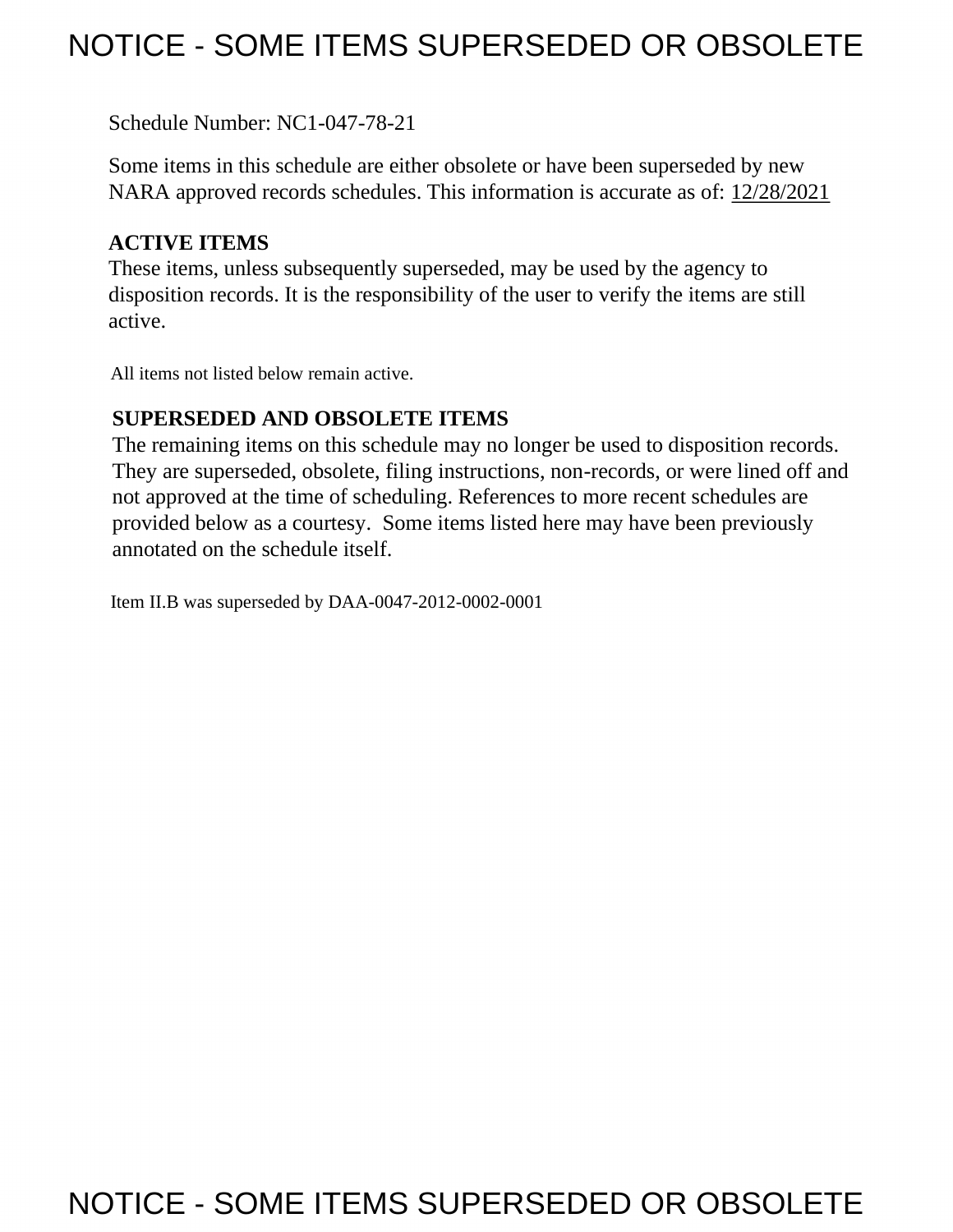|                      | REQUEST FOR RECORDS SISPOSITION AUTHORITY                                                                                                                                                                                                                                                                                                      |                 |                                                                       | <b>LEAVE BLANK</b>         |                            |  |  |
|----------------------|------------------------------------------------------------------------------------------------------------------------------------------------------------------------------------------------------------------------------------------------------------------------------------------------------------------------------------------------|-----------------|-----------------------------------------------------------------------|----------------------------|----------------------------|--|--|
|                      | (See Instructions on reverse)                                                                                                                                                                                                                                                                                                                  |                 | JOB NO                                                                |                            |                            |  |  |
|                      |                                                                                                                                                                                                                                                                                                                                                |                 |                                                                       |                            |                            |  |  |
|                      | TO: GENERAL SERVICES ADMINISTRATION,<br>NATIONAL ARCHIVES AND RECORDS SERVICE, WASHINGTON, DC                                                                                                                                                                                                                                                  | 20408           | N <sub>C</sub> 1                                                      | 21<br>78                   |                            |  |  |
|                      | 1. FROM (AGENCY OR ESTABLISHMENT)                                                                                                                                                                                                                                                                                                              |                 | DATE RECEIVED                                                         | SEP 1 8 1978               |                            |  |  |
|                      | Department of Health, Education, and Welfare                                                                                                                                                                                                                                                                                                   |                 |                                                                       | NOTIFICATION TO AGENCY     |                            |  |  |
| 2. MAJOR SUBDIVISION |                                                                                                                                                                                                                                                                                                                                                |                 | In accordance with the provisions of 44 U.S.C. 3303a the disposal re- |                            |                            |  |  |
|                      | Social Security Administration                                                                                                                                                                                                                                                                                                                 |                 | quest, including amendments, is approved except for items that may    |                            |                            |  |  |
| 3. MINOR SUBDIVISION |                                                                                                                                                                                                                                                                                                                                                |                 | be stamped "disposal not approved" or "withdrawn" in column 10.       |                            |                            |  |  |
|                      | Office of Research and Statistics                                                                                                                                                                                                                                                                                                              |                 |                                                                       |                            |                            |  |  |
|                      | 4. NAME OF PERSON WITH WHOM TO CONFER                                                                                                                                                                                                                                                                                                          | 5. TEL. EXT.    | <u>  - 28-7</u> 8                                                     |                            |                            |  |  |
|                      | Ernest P. Lardieri                                                                                                                                                                                                                                                                                                                             | 594-5770        |                                                                       | Archivist of the           |                            |  |  |
|                      | 6. CERTIFICATE OF AGENCY REPRESENTATIVE:                                                                                                                                                                                                                                                                                                       |                 |                                                                       |                            |                            |  |  |
| X                    | that the records proposed for disposal in this Request of $11$ page(s) are not now needed for the business of<br>this agency or will not be needed after the retention periods specified.<br><b>A</b> Request for immediate disposal.<br><b>B</b> Request for disposal after a specified period of time or request for permanent<br>retention. |                 |                                                                       |                            |                            |  |  |
| C. DATE              | <b>D.</b> SIGNATURE OF AGENCY REPPESENTATIVE                                                                                                                                                                                                                                                                                                   | <b>E.</b> TITLE |                                                                       |                            |                            |  |  |
| ITEM NO.             | 8. DESCRIPTION OF ITEM<br>(With Inclusive Dates or Retention Periods)                                                                                                                                                                                                                                                                          |                 |                                                                       | 9.<br>SAMPLE OR<br>JOB NO. | 10.<br><b>ACTION TAKEN</b> |  |  |
|                      | RECORDS RETENTION AND DISPOSAL SCHEDULE<br>OFFICE OF RESEARCH AND STATISTICS                                                                                                                                                                                                                                                                   |                 |                                                                       | NC174-172                  |                            |  |  |
|                      | The records described in this Schedule are accumulated by<br>the Office of Research and Statistics. However, all of<br>the records are not maintained in any single office.                                                                                                                                                                    |                 |                                                                       |                            |                            |  |  |
| I.                   | RESEARCH GRANTS AND CONTRACTS RECORDS                                                                                                                                                                                                                                                                                                          |                 |                                                                       |                            |                            |  |  |
|                      | These records accumulate in the processing of applications<br>for grants and contracts which are awarded under the trust<br>fund and grants program.                                                                                                                                                                                           |                 |                                                                       |                            |                            |  |  |
|                      | Grants Program Records<br>А.                                                                                                                                                                                                                                                                                                                   |                 |                                                                       |                            |                            |  |  |
|                      | These records consist of applications for cooperating<br>research or demonstration grants, the final report for<br>funded projects, and related correspondence.                                                                                                                                                                                |                 |                                                                       |                            |                            |  |  |
|                      |                                                                                                                                                                                                                                                                                                                                                |                 | NNF + NNB copie                                                       |                            |                            |  |  |
|                      | ı.                                                                                                                                                                                                                                                                                                                                             |                 |                                                                       |                            |                            |  |  |

2. ------ PERMANENT RECORDS: **Arrangement: Alphabetical** by Item<sub>\II-B-3: Aloh</sub> **Estimated annual volume: Less than 1 cubic foot** 

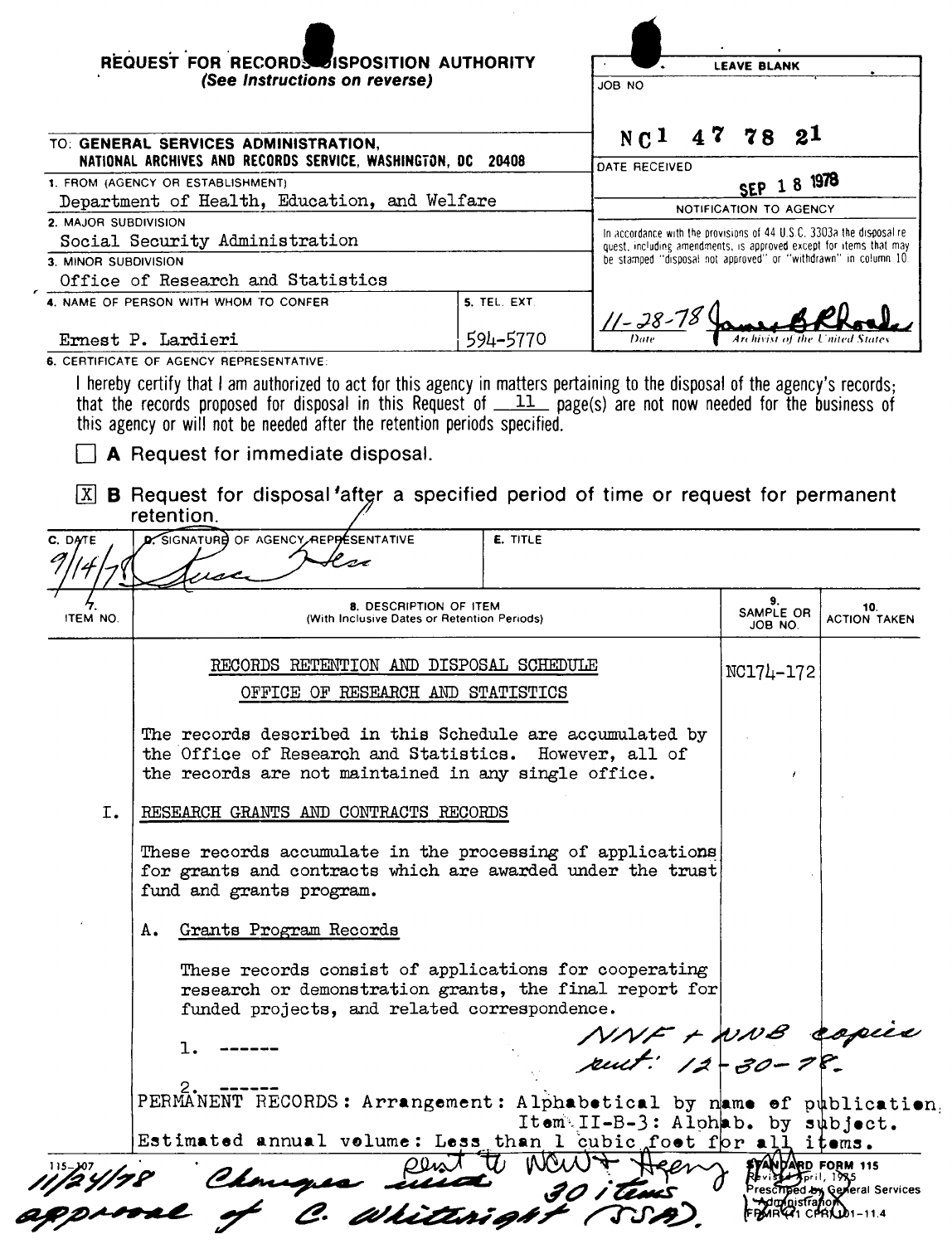

Use Standard Form 115 (obtainable-from supply depots of the Federal Supply Service. General Services Administration) and the continuation sheet Standard Form 115a (obtainable from the Records Disppsition. Division. Office of Federal Records Centers. National Archives and Records Service, Washington, D.C. 20408) to  $\epsilon$ obtain authority to dispose of records or to request permanent retention of records. Detach the fifth copy from the set and keep as your reference copy. Submit the first four copies of the set to the National Archives and Records Service. One copy will be returned to the agency as notification of items that are authorized for disposal. Items withdrawn or not approved for disposal will be so marked. Each SF'  $R_{\mathbb{D}}$  requiring Comptroller General concurrence must be  $\alpha$   $\alpha$   $\alpha$   $\beta$   $\beta$   $\beta$   $\alpha$   $\beta$   $\gamma$   $\beta$   $\alpha$   $\beta$   $\alpha$   $\beta$   $\alpha$   $\beta$   $\alpha$   $\beta$   $\alpha$   $\beta$   $\alpha$   $\beta$   $\gamma$   $\alpha$   $\beta$   $\alpha$   $\beta$   $\alpha$   $\beta$   $\alpha$   $\beta$   $\alpha$   $\beta$   $\alpha$   $\beta$   $\alpha$   $\beta$   $\alpha$   $\beta$   $\alpha$   $\beta$   $\alpha$   $\beta$   $\$ 

#### *Specific Instructions:*

*Entries I, 2. and 3* should show what agency has custody of the records that are identified on the form. and should contain the name of the department or independent agency. and its major and minor subdivisions.

*Entries 4 and 5* should help identify and locate the person to whom inquiries regarding the records should be directed.

*Entry 6* should be signed and dated on the four copies by the agency representative. The number of pages involved in the request should be inserted.

Box A should be checked if the records may be disposed of immediately. Box B should be checked if continuing disposal authority is requested or if permanent retention is requested. Only one box may be checked.

*Entry* 7 should contain the numbers of the items of records identified on the form in sequence. i.e., 1, 2, 3, 4, etc.

*Entry 8* should show what records are proposed for disposal.

Center headings should indicate what office's records arc involved if all records described on the form are not those of the same office or if they are records created by another office or agency.

An identification should be provided of the types of records involved if they are other than textural records, for example. if they are photographic records. sound recordings, or cartographic records.

An itemization and accurate identification should be provided of the series of records that are proposed for disposal or retention. Each series should comprise the largest practical grouping of separately organized and logically related materials that can be treated as a single. unit for purposes of disposal. Component parts of a series may be listed separately if numbered consecutively as 1a. 1b, etc., under the general series entry.

A statement should be provided showing when disposal is to be made of the records. thus:

If immediate disposal is requested of past accumulations of records. the inclusive dates during which the records were produced should be stated.

If continuing disposal is requested for records that have accumulated or will continue to accumulate. the retention period may be expressed in terms of years. months. etc.. or in terms of future actions or events. A future action or event that is to determine the retention period must be objective and definite. If disposal of the records is contingent upon their being microfilmed. or otherwise reproduced or recorded on machine readable media. the retention period should read: "Until ascertained that reproduced copies or recordings have been made in accordance with GSA regulations and are adequate substitutes for the paper records." Also, the provisions of  $FPMR \$  101-11.5 should be observed.

*Entry 9* should be checked if samples are submitted for an item. However. samples of the records are not required unless they are requested by the **NARS** appraiser. If an item has been previously submitted. the relevant job and item number should be entered.

. *Entry* JO should be left blank.

| where the contract of the state of the matrix of the state of the state of the state of the state of the state of the state of the state of the state of the state of the state of the state of the state of the state of the<br>moore en la de la de la de la de la de la de la de la de la de la de la de la de la de la de la de la de la de<br>Office of Research and Statistics RLO<br>大学的大学的 医血管下的 医中间的<br>Senest Andieu<br>a sa mga kalawang katalog ng kalawatan ng kalawang kalawang kalawang kalawang kalawang kalawang kalawang kalaw<br>Kalawang kalawang kalawang kalawang kalawang kalawang kalawang kalawang kalawang kalawang kalawang kalawang ka<br>(2) 中国 (1) 中国 (1) 中国 (1) 中国 (1) 中国 (1) 中国 (1) 中国 (1) 中国 (1) 中国 (1) 中国 |  |  |
|---------------------------------------------------------------------------------------------------------------------------------------------------------------------------------------------------------------------------------------------------------------------------------------------------------------------------------------------------------------------------------------------------------------------------------------------------------------------------------------------------------------------------------------------------------------------------------------------------------------------------------------------------------------------------------------------------------------------------------------------|--|--|
|                                                                                                                                                                                                                                                                                                                                                                                                                                                                                                                                                                                                                                                                                                                                             |  |  |
|                                                                                                                                                                                                                                                                                                                                                                                                                                                                                                                                                                                                                                                                                                                                             |  |  |
|                                                                                                                                                                                                                                                                                                                                                                                                                                                                                                                                                                                                                                                                                                                                             |  |  |
|                                                                                                                                                                                                                                                                                                                                                                                                                                                                                                                                                                                                                                                                                                                                             |  |  |
|                                                                                                                                                                                                                                                                                                                                                                                                                                                                                                                                                                                                                                                                                                                                             |  |  |
|                                                                                                                                                                                                                                                                                                                                                                                                                                                                                                                                                                                                                                                                                                                                             |  |  |
| e per l'annonce de spécial.<br>L'annonce de la companya<br>$\mathcal{L}^{\text{max}}_{\text{max}}$ , where $\mathcal{L}^{\text{max}}_{\text{max}}$                                                                                                                                                                                                                                                                                                                                                                                                                                                                                                                                                                                          |  |  |
| $\mathcal{O}(\mathcal{O}_\mathcal{O})$ . The set of the set of the set of the $\mathcal{O}(\mathcal{O}_\mathcal{O})$<br>$\mathcal{L}^{\mathcal{L}}(\mathcal{L}^{\mathcal{L}})$ . The contribution of the contribution of the contribution of the contribution of the contribution of the contribution of the contribution of the contribution of the contribution of the contr                                                                                                                                                                                                                                                                                                                                                              |  |  |

.,

 $\mathcal{L} \subset \mathcal{L}$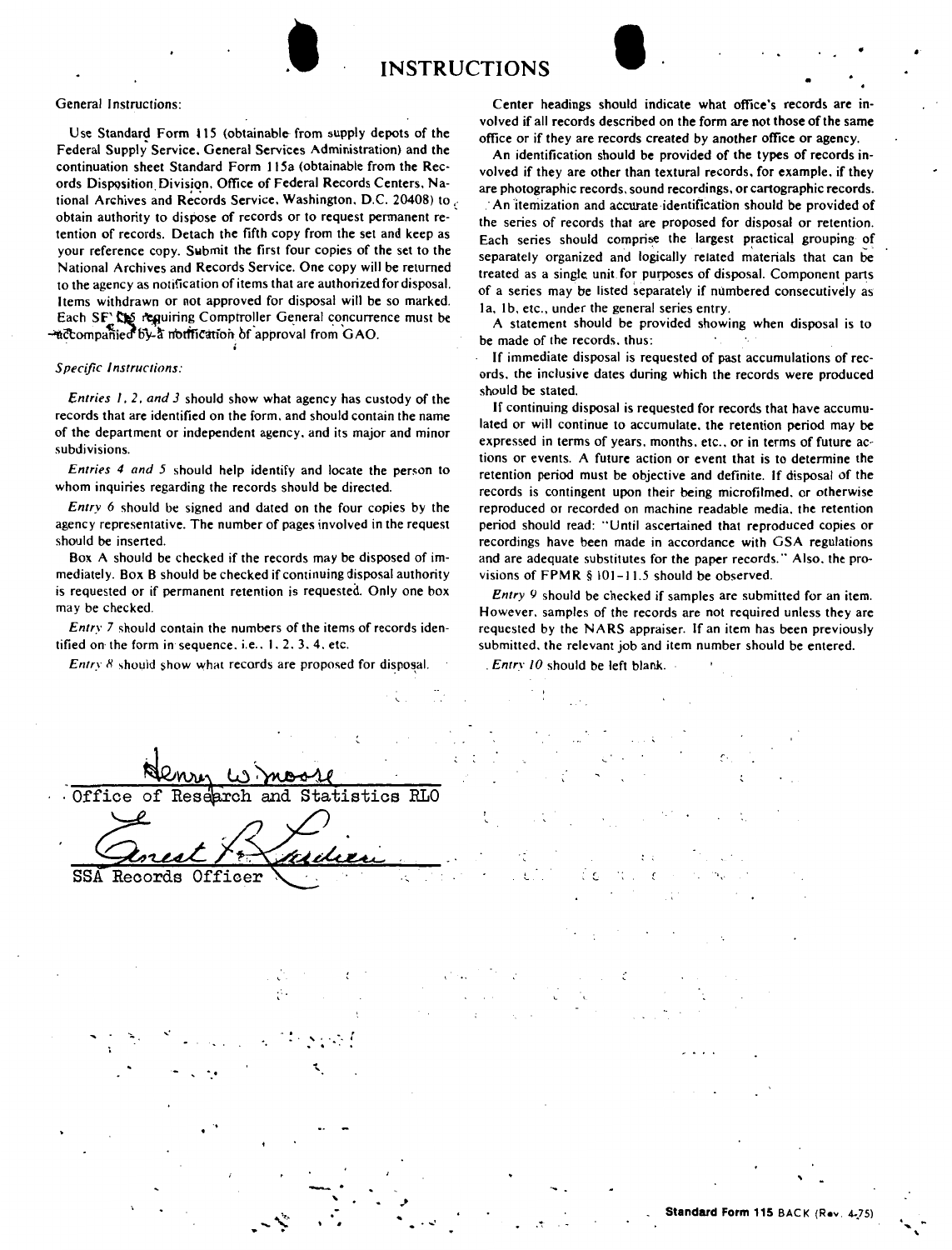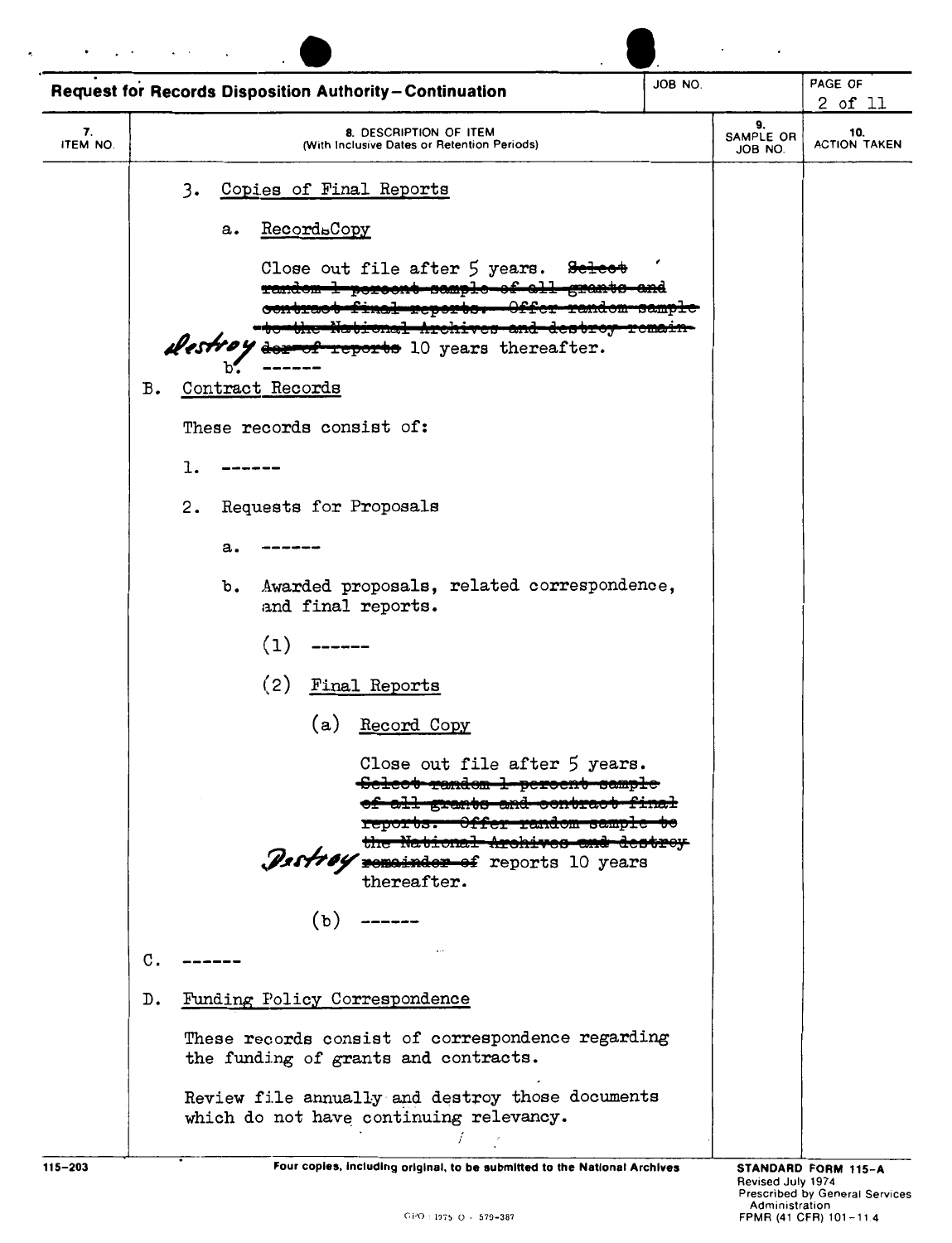|                |    |    |    | <b>Request for Records Disposition Authority-Continuation</b>                                                                                                                                                                                                                                                                                                                                                                                                                                 | JOB NO |                            | PAGE OF<br>3 of 11         |
|----------------|----|----|----|-----------------------------------------------------------------------------------------------------------------------------------------------------------------------------------------------------------------------------------------------------------------------------------------------------------------------------------------------------------------------------------------------------------------------------------------------------------------------------------------------|--------|----------------------------|----------------------------|
| 7.<br>ITEM NO. |    |    |    | <b>8. DESCRIPTION OF ITEM</b><br>(With Inclusive Dates or Retention Periods)                                                                                                                                                                                                                                                                                                                                                                                                                  |        | 9.<br>SAMPLE OR<br>JOB NO. | 10.<br><b>ACTION TAKEN</b> |
| II.            |    |    |    | INTERNATIONAL STAFF RECORDS                                                                                                                                                                                                                                                                                                                                                                                                                                                                   |        |                            |                            |
|                | А. |    |    | Comparative Studies Records                                                                                                                                                                                                                                                                                                                                                                                                                                                                   |        |                            |                            |
|                |    |    |    | These documents accumulate in the collection of data<br>relating to social security programs of all countries.<br>The resultant findings are published every 2 years in<br>Social Security Throughout the World, as well as<br>intermittent articles in the R & S Notes, Social<br>Security Bulletin, and foreign periodicals. Included<br>are papers presented at international meetings and<br>related correspondence.                                                                      |        |                            |                            |
|                |    | ı. |    | Published Reports and Articles                                                                                                                                                                                                                                                                                                                                                                                                                                                                |        |                            |                            |
|                |    |    | а. | Record Copy                                                                                                                                                                                                                                                                                                                                                                                                                                                                                   |        |                            |                            |
|                |    |    |    | Permanent. Offer to the National Archives<br>10 years after publication date.                                                                                                                                                                                                                                                                                                                                                                                                                 |        |                            |                            |
|                |    |    | b. | Other Copies                                                                                                                                                                                                                                                                                                                                                                                                                                                                                  |        |                            |                            |
|                |    |    |    | Destroy when administrative value ceases.                                                                                                                                                                                                                                                                                                                                                                                                                                                     |        |                            |                            |
|                |    | 2. |    | Papers Presented at International Meetings                                                                                                                                                                                                                                                                                                                                                                                                                                                    |        |                            |                            |
|                |    |    | a. | Record Copy                                                                                                                                                                                                                                                                                                                                                                                                                                                                                   |        |                            |                            |
|                |    |    |    | Permanent. Offer to the National Archives<br>10 years after presentation date.                                                                                                                                                                                                                                                                                                                                                                                                                |        |                            |                            |
|                |    |    | b. | Other Copies                                                                                                                                                                                                                                                                                                                                                                                                                                                                                  |        |                            |                            |
|                |    |    |    | Destroy when administrative value ceases.                                                                                                                                                                                                                                                                                                                                                                                                                                                     |        |                            |                            |
|                |    | 3. |    |                                                                                                                                                                                                                                                                                                                                                                                                                                                                                               |        |                            |                            |
|                | в. |    |    | Technical Liaison Records                                                                                                                                                                                                                                                                                                                                                                                                                                                                     |        |                            |                            |
|                |    |    |    | These documents accumulate in maintaining relation-<br>ships between SSA and international social security<br>organizations, such as the International Labor<br>Organization, the International Social Security<br>Organization, and the Inter-American Conference on<br>Social Security. Included are replies to inquiries<br>and questionnaires on U.S. Government policy and<br>correspondence relating to appointments to committees<br>which research specific social security problems, |        |                            |                            |

 $\ddot{\phantom{0}}$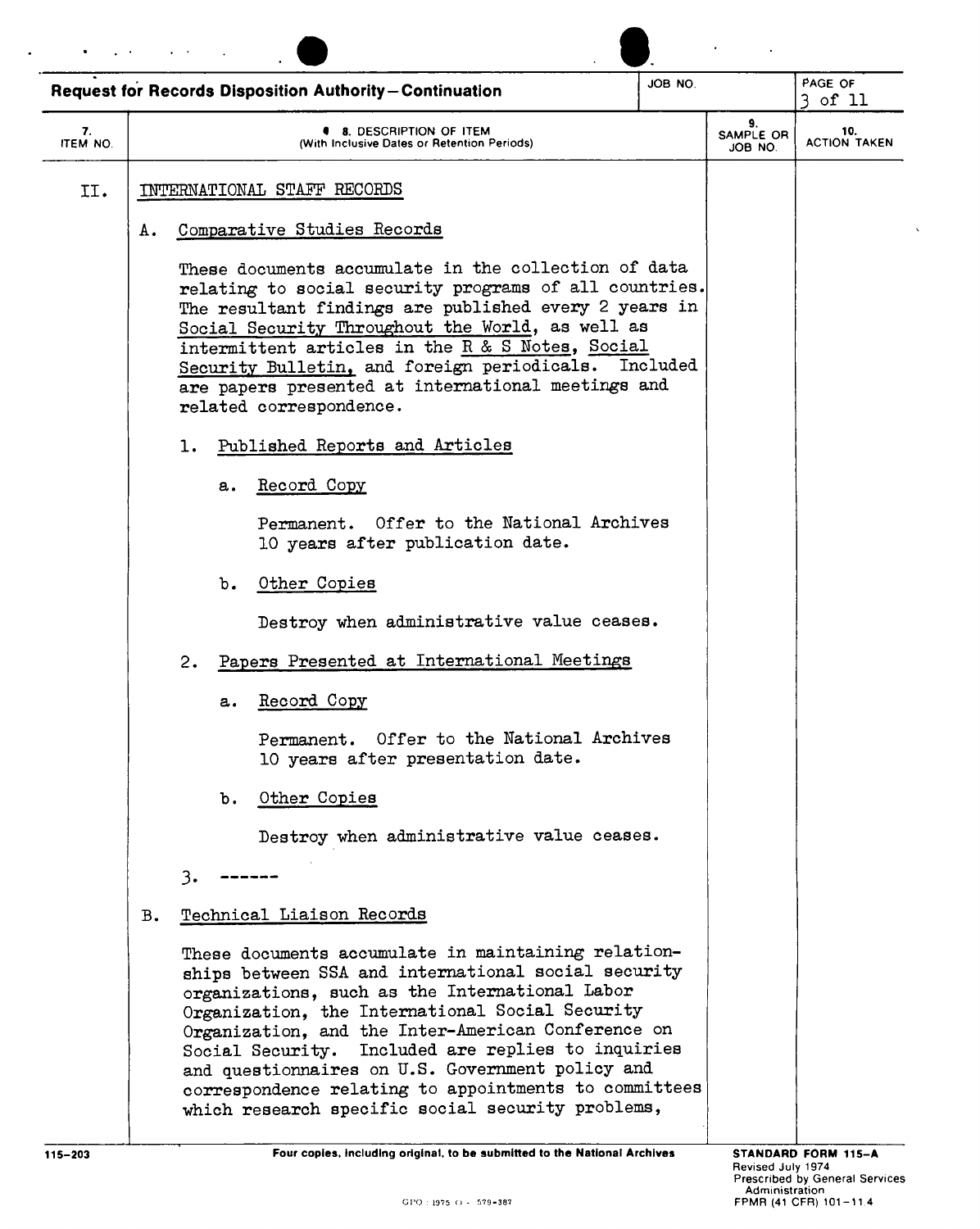|                | <b>Request for Records Disposition Authority-Continuation</b>                                                                                                                                                                                                                                                                                                                                                                                                                                                                               | JOB NO. |                            | PAGE OF<br>$\downarrow$ of 11 |
|----------------|---------------------------------------------------------------------------------------------------------------------------------------------------------------------------------------------------------------------------------------------------------------------------------------------------------------------------------------------------------------------------------------------------------------------------------------------------------------------------------------------------------------------------------------------|---------|----------------------------|-------------------------------|
| 7.<br>ITEM NO. | 8. DESCRIPTION OF ITEM<br>(With Inclusive Dates or Retention Periods)                                                                                                                                                                                                                                                                                                                                                                                                                                                                       |         | 9.<br>SAMPLE OR<br>JOB NO. | 10.<br><b>ACTION TAKEN</b>    |
|                | develop questionnaires, and prepare reports.<br>included are documents relating to development of<br>international agreements on social security, such<br>as correspondence between members of the negotiating<br>team, official reports of the meetings, copies of the<br>final agreement, and auxiliary agreements. The<br>official copy of the agreement is maintained in the<br>Department of State.                                                                                                                                    | Also    |                            |                               |
|                | ı.                                                                                                                                                                                                                                                                                                                                                                                                                                                                                                                                          |         |                            |                               |
|                | 2.                                                                                                                                                                                                                                                                                                                                                                                                                                                                                                                                          |         |                            |                               |
|                | 3.<br>Documents Relating to International Agreements                                                                                                                                                                                                                                                                                                                                                                                                                                                                                        |         |                            |                               |
|                | Transfer to the Federal Records<br>Permanent.<br>Center (FRC) after agreement is canceled or<br>superseded. Offer to the National Archives<br>10 years thereafter.                                                                                                                                                                                                                                                                                                                                                                          |         |                            |                               |
|                | International Training Records<br>C.                                                                                                                                                                                                                                                                                                                                                                                                                                                                                                        |         |                            |                               |
|                | These documents accumulate in arranging for training<br>of foreign nationals in social security educational<br>Included are lists of those persons<br>programs.<br>trained, training curricula, and related correspond-<br>ence. Also included are documents accumulated in<br>providing technical assistance to the Agency for<br>International Development and other agencies,<br>regarding parameters of social security technical<br>needs of developing countries, and correspondence<br>from other countries relating to their needs. |         |                            |                               |
|                | Training Lists and Curricula<br>ı.                                                                                                                                                                                                                                                                                                                                                                                                                                                                                                          |         |                            |                               |
|                | Review file annually and destroy those documents<br>which do not have continuing applicability.                                                                                                                                                                                                                                                                                                                                                                                                                                             |         |                            |                               |
|                | 2.                                                                                                                                                                                                                                                                                                                                                                                                                                                                                                                                          |         |                            |                               |
| III.           |                                                                                                                                                                                                                                                                                                                                                                                                                                                                                                                                             |         |                            |                               |
| IV.            | Evaluation and Measurement System Records (Resubmitted<br>NC1-47-78-6 and deleted and published as a separate<br>organizational component)                                                                                                                                                                                                                                                                                                                                                                                                  |         |                            |                               |
| V.             |                                                                                                                                                                                                                                                                                                                                                                                                                                                                                                                                             |         |                            |                               |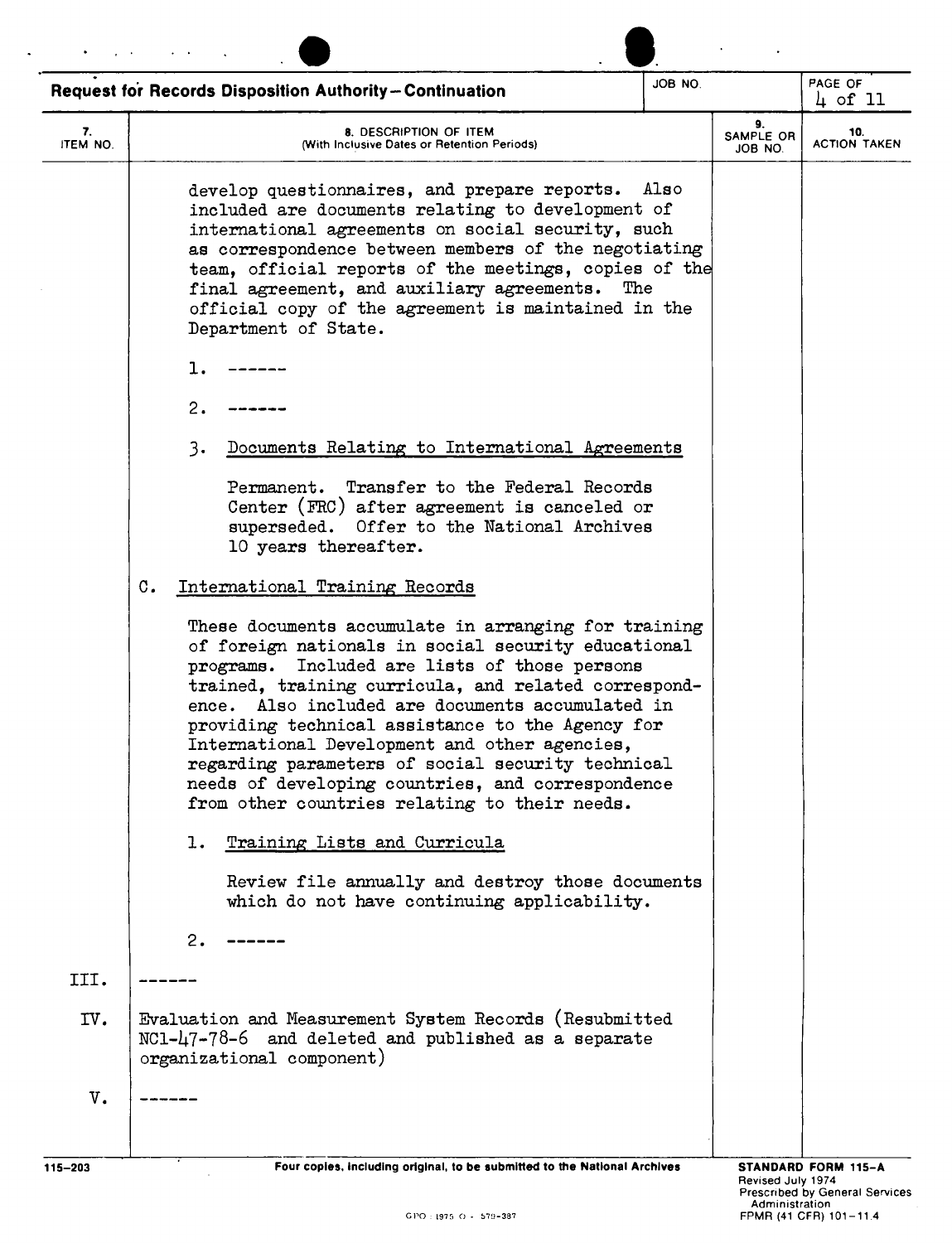|                       | <b>Request for Records Disposition Authority-Continuation</b>                                                                                                                                                                                                                                                                                                                                                                      | ON BOL |                            | PAGE OF<br>$5$ of 11       |
|-----------------------|------------------------------------------------------------------------------------------------------------------------------------------------------------------------------------------------------------------------------------------------------------------------------------------------------------------------------------------------------------------------------------------------------------------------------------|--------|----------------------------|----------------------------|
| 7.<br><b>ITEM NO.</b> | 8. DESCRIPTION OF ITEM<br>(With Inclusive Dates or Retention Periods)                                                                                                                                                                                                                                                                                                                                                              |        | 9.<br>SAMPLE OR<br>JOB NO. | 10.<br><b>ACTION TAKEN</b> |
| VI.                   | Supplemental Security Income Records                                                                                                                                                                                                                                                                                                                                                                                               |        |                            |                            |
|                       | State Statistics Reports<br>А.                                                                                                                                                                                                                                                                                                                                                                                                     |        |                            |                            |
|                       | These monthly reports, prepared at the request of<br>ORS, contain data on payments made to SSI recipients<br>by the individual States.                                                                                                                                                                                                                                                                                             |        |                            |                            |
|                       | Destroy 10 years after date of report.                                                                                                                                                                                                                                                                                                                                                                                             |        |                            |                            |
|                       | SSI Publications<br>$B$ .                                                                                                                                                                                                                                                                                                                                                                                                          |        |                            |                            |
|                       | These reports, based on statistics received monthly<br>from the Bureau of Data Processing (BDP) and from<br>the Bureau of Census, are published periodically in<br>the R & S Notes and as special reports.                                                                                                                                                                                                                         |        |                            |                            |
|                       | Published Reports<br>ı.                                                                                                                                                                                                                                                                                                                                                                                                            |        |                            |                            |
|                       | Record Copy<br>а.<br><u>U versi i</u><br>Offer to the National Archives 10 years<br>after publication date.                                                                                                                                                                                                                                                                                                                        |        |                            |                            |
|                       | Other Copies<br>b.                                                                                                                                                                                                                                                                                                                                                                                                                 |        |                            |                            |
|                       | Destroy when administrative value ceases.                                                                                                                                                                                                                                                                                                                                                                                          |        |                            |                            |
|                       | 2.<br>Tabulations                                                                                                                                                                                                                                                                                                                                                                                                                  |        |                            |                            |
|                       | Destroy 2 years after publication of report.                                                                                                                                                                                                                                                                                                                                                                                       |        |                            |                            |
| VII.                  | ECONOMIC AND LONG-RANGE STUDIES                                                                                                                                                                                                                                                                                                                                                                                                    |        |                            |                            |
|                       | These records accumulate in carrying out analytical<br>studies of the effect of Government-wide funding of<br>projects on income distribution in the U.S. The studies,<br>such as Cost Redistributive Effects of Current Income<br>Maintenance, Workmen's Compensation Estimates, and<br>Federal Grants to States, are published in the Social<br>Security Bulletin and in the Annual Statistical Supple-<br>ment to the Bulletin. |        |                            |                            |
|                       | Other long-term projects include studies of Welfare<br>Reform, Financing Social Security, and Private Pension<br>Data from the Bureau of Census, Internal Revenue<br>Plans.<br>Service, and other agencies are used in preparing these<br>The long-term studies are published periodically<br>studies.<br>and may be combined into a monograph or staff paper.                                                                     |        |                            |                            |
| $115 - 203$           | Four copies, including original, to be submitted to the National Archives                                                                                                                                                                                                                                                                                                                                                          |        |                            | STANDARD FORM 115-A        |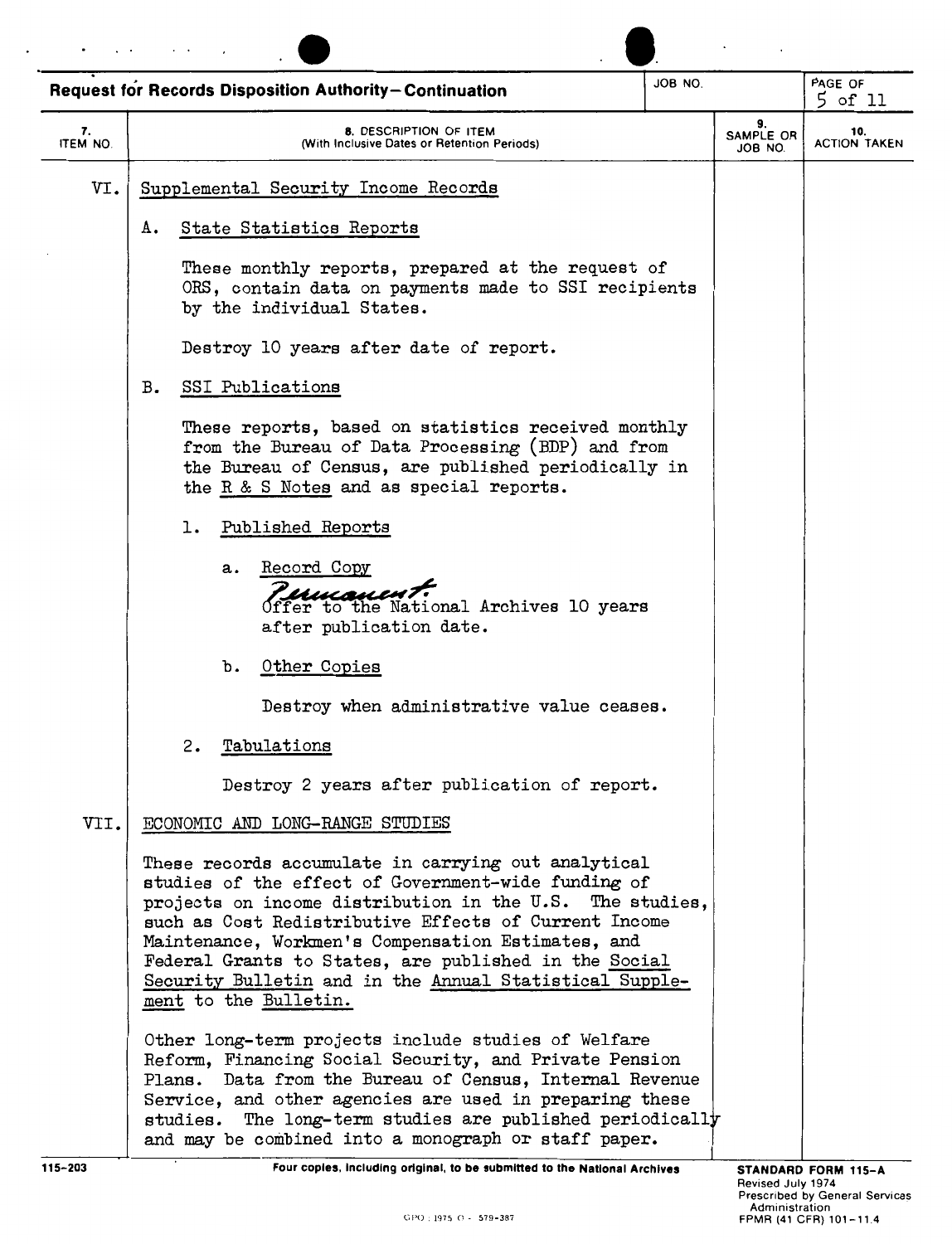|                | JOB NO.<br><b>Request for Records Disposition Authority-Continuation</b>                                                                                                                                                                                                                                                                                                                                                                                                                            |                                          | PAGE OF<br>$6$ of 11       |
|----------------|-----------------------------------------------------------------------------------------------------------------------------------------------------------------------------------------------------------------------------------------------------------------------------------------------------------------------------------------------------------------------------------------------------------------------------------------------------------------------------------------------------|------------------------------------------|----------------------------|
| 7.<br>ITEM NO. | 8. DESCRIPTION OF ITEM<br>(With Inclusive Dates or Retention Periods)                                                                                                                                                                                                                                                                                                                                                                                                                               | 9.<br>SAMPLE OR<br>JOB NO.               | 10.<br><b>ACTION TAKEN</b> |
|                | Record Copy of Publications<br>Α.                                                                                                                                                                                                                                                                                                                                                                                                                                                                   |                                          |                            |
|                | Permanent. Offer to the National Archives 10 years<br>after publication date.                                                                                                                                                                                                                                                                                                                                                                                                                       |                                          |                            |
|                | B.<br>Other Copies                                                                                                                                                                                                                                                                                                                                                                                                                                                                                  |                                          |                            |
|                | Destroy when administrative value ceases.                                                                                                                                                                                                                                                                                                                                                                                                                                                           |                                          |                            |
|                | C.                                                                                                                                                                                                                                                                                                                                                                                                                                                                                                  |                                          |                            |
| VIII.          | ECONOMIC PROJECTIONS AND EARNINGS ANALYSIS RECORDS                                                                                                                                                                                                                                                                                                                                                                                                                                                  | $\bullet_{\scriptscriptstyle\mathsf{L}}$ |                            |
|                | These records accumulate in projecting, for budget<br>planning purposes, social security payroll tax revenue<br>to the trust fund. Included, but not limited to, are:                                                                                                                                                                                                                                                                                                                               |                                          |                            |
|                | Α.                                                                                                                                                                                                                                                                                                                                                                                                                                                                                                  |                                          |                            |
|                | Projections for Establishment and Maintenance of<br>в.<br>Workloads                                                                                                                                                                                                                                                                                                                                                                                                                                 |                                          |                            |
|                | This annual report, with quarterly revisions,<br>projects, for budget purposes, the selected BDP<br>workloads 2 fiscal years in advance.                                                                                                                                                                                                                                                                                                                                                            |                                          |                            |
|                | Record Set<br>ı.                                                                                                                                                                                                                                                                                                                                                                                                                                                                                    |                                          |                            |
|                | Destroy 5 years after date of report.                                                                                                                                                                                                                                                                                                                                                                                                                                                               |                                          |                            |
|                | 2.                                                                                                                                                                                                                                                                                                                                                                                                                                                                                                  |                                          |                            |
|                | $\mathbf{C}$ .                                                                                                                                                                                                                                                                                                                                                                                                                                                                                      |                                          |                            |
|                | D.                                                                                                                                                                                                                                                                                                                                                                                                                                                                                                  |                                          |                            |
| IX.I           | DISABILITY STUDIES RECORDS                                                                                                                                                                                                                                                                                                                                                                                                                                                                          |                                          |                            |
|                | Social Surveys Records<br>Α.                                                                                                                                                                                                                                                                                                                                                                                                                                                                        |                                          |                            |
|                | These records consist of original and microfilm<br>copies of tabulations of Bureau of Census question-<br>naires pertaining to the socio-economic status (such<br>as income, assets, health, medical costs, living<br>arrangements, and employment history) of applicants<br>for disability insurance. The tabulations are used<br>to prepare special published statistical reports on<br>the disabled, such as Identifying the Disabled,<br>Concepts and Methods in the Measurement of Disability, |                                          |                            |

\_\_\_\_.,....\_\_\_\_\_\_\_\_..----------------------~-----'------ **Four copies, Including original, to be submitted to the National Archives STANDARD FORM 115-A**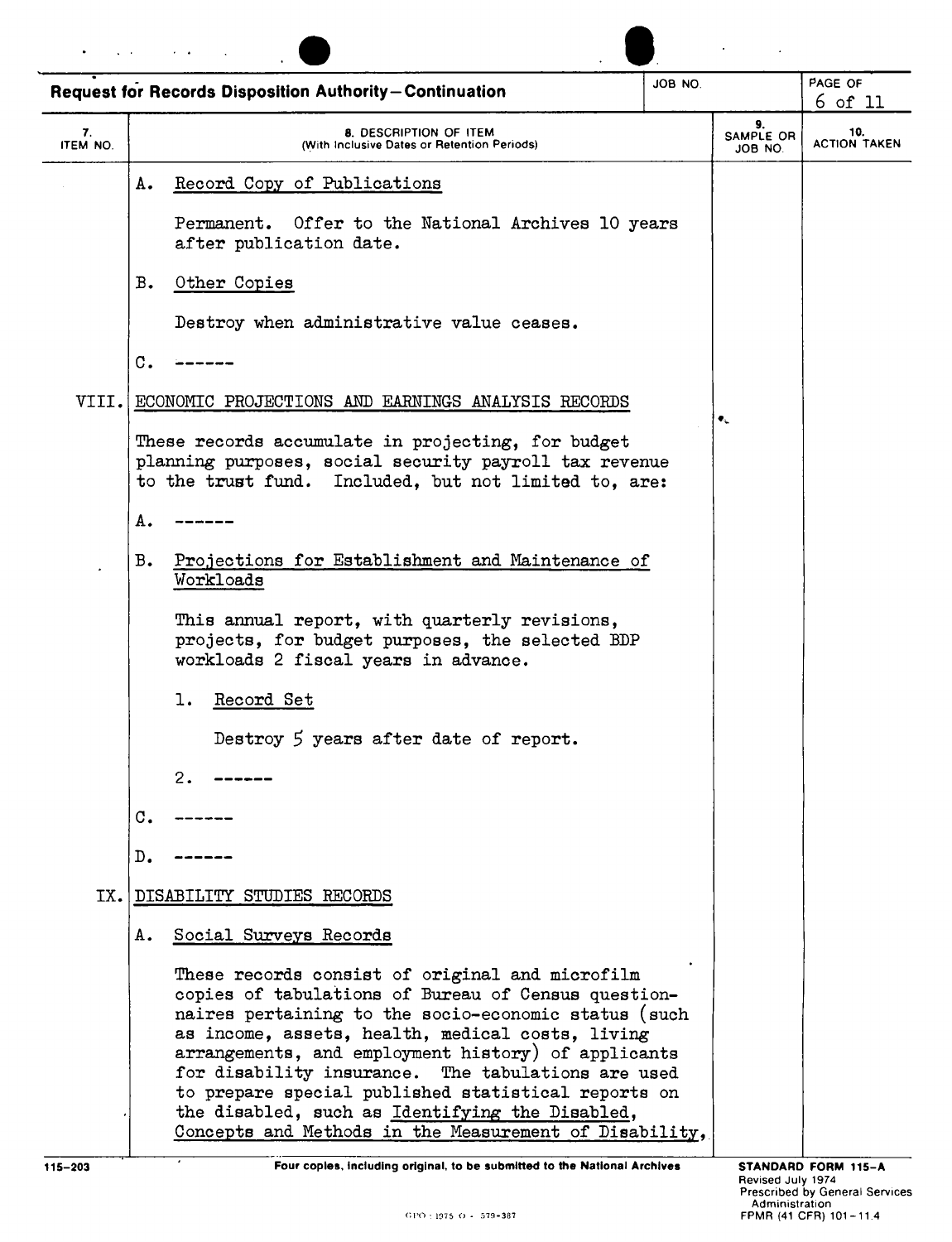|                | JOB NO.<br><b>Request for Records Disposition Authority-Continuation</b>                                                                                                                                                                                                                                                                                                                                                                                                                                                                                                                                                                                    |                            | PAGE OF<br>of 11           |
|----------------|-------------------------------------------------------------------------------------------------------------------------------------------------------------------------------------------------------------------------------------------------------------------------------------------------------------------------------------------------------------------------------------------------------------------------------------------------------------------------------------------------------------------------------------------------------------------------------------------------------------------------------------------------------------|----------------------------|----------------------------|
| 7.<br>ITEM NO. | 8. DESCRIPTION OF ITEM<br>(With Inclusive Dates or Retention Periods)                                                                                                                                                                                                                                                                                                                                                                                                                                                                                                                                                                                       | 9.<br>SAMPLE OR<br>JOB NO. | 10.<br><b>ACTION TAKEN</b> |
|                | Work and Earnings of the Disabled, and General<br>Characteristics of the Disabled. Monographs, which<br>incorporate broad summaries of the reports, are<br>published at the completion of the special studies.                                                                                                                                                                                                                                                                                                                                                                                                                                              |                            |                            |
|                | ı.                                                                                                                                                                                                                                                                                                                                                                                                                                                                                                                                                                                                                                                          |                            |                            |
|                | Reports and Monographs<br>2.                                                                                                                                                                                                                                                                                                                                                                                                                                                                                                                                                                                                                                |                            |                            |
|                | Record Copy<br>а.                                                                                                                                                                                                                                                                                                                                                                                                                                                                                                                                                                                                                                           |                            |                            |
|                | Permanent. Offer to the National Archives<br>10 years after publication.                                                                                                                                                                                                                                                                                                                                                                                                                                                                                                                                                                                    |                            |                            |
|                | Other Copies<br>b.                                                                                                                                                                                                                                                                                                                                                                                                                                                                                                                                                                                                                                          |                            |                            |
|                | Destroy when administrative value ceases.                                                                                                                                                                                                                                                                                                                                                                                                                                                                                                                                                                                                                   |                            |                            |
| в.             | Special Studies Records                                                                                                                                                                                                                                                                                                                                                                                                                                                                                                                                                                                                                                     |                            |                            |
|                | These records consist of longitudinal $2\frac{1}{2}$ -percent<br>randomly selected sample of disability insurees<br>(excluding dependents) selected from disability<br>insurance folders. Punchcards, prepared from the<br>data, are used to produce tapes. The tape contains<br>such data as the general characteristics of the<br>insuree, data pertaining to the disability program,<br>and the sample collected of the medical factors of<br>disability. Included are Forms CO-2185, ORSI<br>Characteristics of Claimant, CO-2185A-G, State<br>Agency Initial Determination, and their equivalents<br>Reports which are prepared from the data include: |                            |                            |
|                | Periodic Data Summary<br>ı.                                                                                                                                                                                                                                                                                                                                                                                                                                                                                                                                                                                                                                 |                            |                            |
|                | Published monthly or quarterly, this report<br>contains the sample size, selected characteristics<br>of the sample, such as age, sex, medical impair-<br>. ment, type of occupation, and decision outcome.                                                                                                                                                                                                                                                                                                                                                                                                                                                  |                            |                            |
|                | Project Studies<br>2.                                                                                                                                                                                                                                                                                                                                                                                                                                                                                                                                                                                                                                       |                            |                            |
|                | Published annually, these reports pertain to the<br>methodology of the disability program, such as<br>Longitudinal Approach of Reconsideration Decision                                                                                                                                                                                                                                                                                                                                                                                                                                                                                                     |                            |                            |
|                | Process, and Medical Evaluation Process in BDI.                                                                                                                                                                                                                                                                                                                                                                                                                                                                                                                                                                                                             |                            |                            |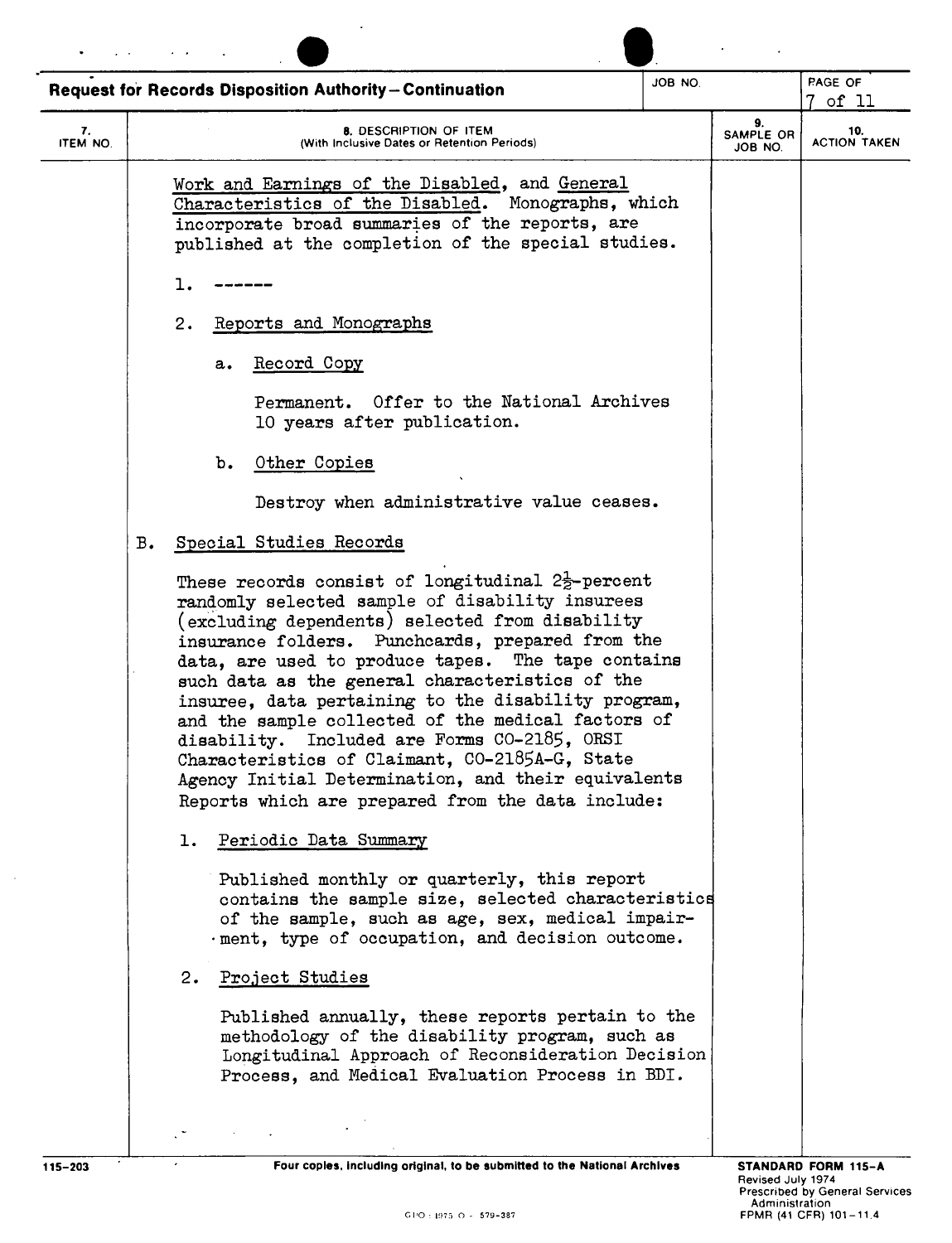|                | <b>Request for Records Disposition Authority-Continuation</b>                                                                                                                                                                                                                                                                                                                                                                                                                                                                                | JOB NO.                    |                            | PAGE OF<br>8 of 11 |
|----------------|----------------------------------------------------------------------------------------------------------------------------------------------------------------------------------------------------------------------------------------------------------------------------------------------------------------------------------------------------------------------------------------------------------------------------------------------------------------------------------------------------------------------------------------------|----------------------------|----------------------------|--------------------|
| 7.<br>ITEM NO. | 8. DESCRIPTION OF ITEM<br><b>With Inclusive Dates or Retention Periods)</b>                                                                                                                                                                                                                                                                                                                                                                                                                                                                  | 9.<br>SAMPLE OR<br>JOB NO. | 10.<br><b>ACTION TAKEN</b> |                    |
|                | Staff Reports<br>3.                                                                                                                                                                                                                                                                                                                                                                                                                                                                                                                          |                            |                            |                    |
|                | These reports, prepared periodically at the<br>request of other bureaus and offices, contain<br>data on subjects such as the impact upon the<br>public of proposed increased or decreased coverage,<br>the effect of a proposed increase case load, and<br>the effects of a changed definition of disability                                                                                                                                                                                                                                 |                            |                            |                    |
|                | Reports<br>a.                                                                                                                                                                                                                                                                                                                                                                                                                                                                                                                                |                            |                            |                    |
|                | (1)<br>Record Copy                                                                                                                                                                                                                                                                                                                                                                                                                                                                                                                           |                            |                            |                    |
|                | Permanent. Offer to the National<br>Archives 10 years after publication.                                                                                                                                                                                                                                                                                                                                                                                                                                                                     |                            |                            |                    |
|                | (2)<br>Other Copies                                                                                                                                                                                                                                                                                                                                                                                                                                                                                                                          |                            |                            |                    |
|                | Destroy when administrative value ceases.                                                                                                                                                                                                                                                                                                                                                                                                                                                                                                    |                            |                            |                    |
|                | b.                                                                                                                                                                                                                                                                                                                                                                                                                                                                                                                                           |                            |                            |                    |
|                | $\mathbf{c}$ .                                                                                                                                                                                                                                                                                                                                                                                                                                                                                                                               |                            |                            |                    |
|                | d.                                                                                                                                                                                                                                                                                                                                                                                                                                                                                                                                           |                            |                            |                    |
|                | Program Analysis Records<br>c.                                                                                                                                                                                                                                                                                                                                                                                                                                                                                                               |                            |                            |                    |
|                | These records consist of tabulations, tables, reports,<br>and related correspondence regarding analyses of the<br>disability program and disability beneficiaries.<br>reports are published in the R & S Notes on such<br>subjects as Adults Disabled Since Childhood, Identi-<br>fying Disabled Workers Who May Return to Work,<br>Rehabilitation and Medical Improvement Screening<br>Decisions, and Spanish Surname Social Security<br>Beneficiaries in the Southwest. The reports may be<br>republished in the Social Security Bulletin. | The                        |                            |                    |
|                | ı.                                                                                                                                                                                                                                                                                                                                                                                                                                                                                                                                           |                            |                            |                    |
|                | 2.<br>Reports                                                                                                                                                                                                                                                                                                                                                                                                                                                                                                                                |                            |                            |                    |
|                | Record Copy<br>а.                                                                                                                                                                                                                                                                                                                                                                                                                                                                                                                            |                            |                            |                    |
|                | Permanent. Offer to the National Archives<br>10 years after publication.                                                                                                                                                                                                                                                                                                                                                                                                                                                                     |                            |                            |                    |
|                |                                                                                                                                                                                                                                                                                                                                                                                                                                                                                                                                              |                            |                            |                    |

**115-203** Four copies, including original, to be submitted to the National Archives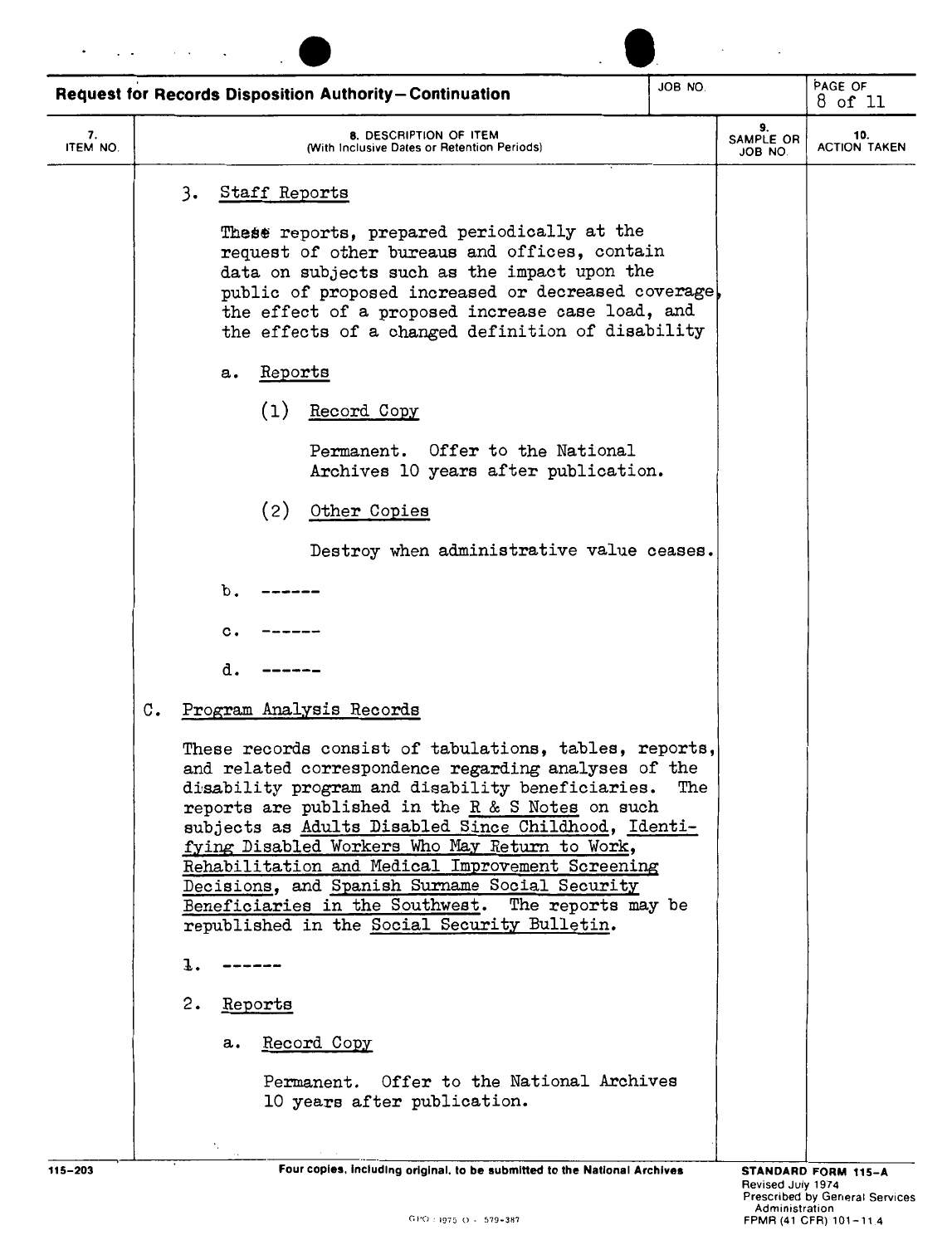|                |    | <b>Request for Records Disposition Authority-Continuation</b>                                                                                                                                                                                                                                                                                                                                                                                                                                                                                                 | JOB NO. |                                   | PAGE OF<br>9 of 11         |
|----------------|----|---------------------------------------------------------------------------------------------------------------------------------------------------------------------------------------------------------------------------------------------------------------------------------------------------------------------------------------------------------------------------------------------------------------------------------------------------------------------------------------------------------------------------------------------------------------|---------|-----------------------------------|----------------------------|
| 7.<br>ITEM NO. |    | 8. DESCRIPTION OF ITEM<br>(With Inclusive Dates or Retention Periods)                                                                                                                                                                                                                                                                                                                                                                                                                                                                                         |         | 9.<br><b>SAMPLE OR</b><br>JOB NO. | 10.<br><b>ACTION TAKEN</b> |
|                |    | Other Copies<br>b.                                                                                                                                                                                                                                                                                                                                                                                                                                                                                                                                            |         |                                   |                            |
|                |    | Destroy when administrative value ceases.                                                                                                                                                                                                                                                                                                                                                                                                                                                                                                                     |         |                                   |                            |
| X.             |    | RETIREMENT AND SURVIVORS INSURANCE                                                                                                                                                                                                                                                                                                                                                                                                                                                                                                                            |         |                                   |                            |
|                |    | These documents accumulate in the collection of data for<br>use in studies of the aged population and survivors of<br>deceased workers. The data is received from the Bureau<br>of the Census in the forms of original and microfilm<br>copies of tabulations and tapes. After study, the data<br>is published in the Social Security Bulletin on such<br>subjects as the The Family Structure in Preretirement<br>Years and Student Beneficiaries. The articles are<br>reprinted periodically as survey reports. Also included<br>is related correspondence. |         |                                   |                            |
|                | А. | Reports                                                                                                                                                                                                                                                                                                                                                                                                                                                                                                                                                       |         |                                   |                            |
|                | ı. | Record Copy                                                                                                                                                                                                                                                                                                                                                                                                                                                                                                                                                   |         |                                   |                            |
|                |    | Permanent. Offer to the National Archives<br>10 years after publication.                                                                                                                                                                                                                                                                                                                                                                                                                                                                                      |         |                                   |                            |
|                | 2. | Other Copies                                                                                                                                                                                                                                                                                                                                                                                                                                                                                                                                                  |         |                                   |                            |
|                |    | Destroy when administrative value ceases.                                                                                                                                                                                                                                                                                                                                                                                                                                                                                                                     |         |                                   |                            |
|                | в. |                                                                                                                                                                                                                                                                                                                                                                                                                                                                                                                                                               |         |                                   |                            |
| XI.            |    | OASDI STATISTICS RECORDS                                                                                                                                                                                                                                                                                                                                                                                                                                                                                                                                      |         |                                   |                            |
|                | Α. | Earnings and Employment Statistics Records                                                                                                                                                                                                                                                                                                                                                                                                                                                                                                                    |         |                                   |                            |
|                | ı. | Letters to the Department of Treasury                                                                                                                                                                                                                                                                                                                                                                                                                                                                                                                         |         |                                   |                            |
|                |    | These annual reports, Tax Refund Estimates and<br>Single Employer Excess Taxes, relate to the<br>transfer of payments from the social security<br>trust fund to general revenue funds.                                                                                                                                                                                                                                                                                                                                                                        |         |                                   |                            |
|                |    | Record Copy                                                                                                                                                                                                                                                                                                                                                                                                                                                                                                                                                   |         |                                   |                            |
|                |    | Destroy 10 years after date of annual report.                                                                                                                                                                                                                                                                                                                                                                                                                                                                                                                 |         |                                   |                            |
|                | 2. | Earnings and Employment Statistics Reports                                                                                                                                                                                                                                                                                                                                                                                                                                                                                                                    |         |                                   |                            |
|                |    | These reports, which are based on original and<br>microfilm copies of statistical tabulations                                                                                                                                                                                                                                                                                                                                                                                                                                                                 |         |                                   |                            |

115-203 Four copies, including original, to be submitted to the National Archives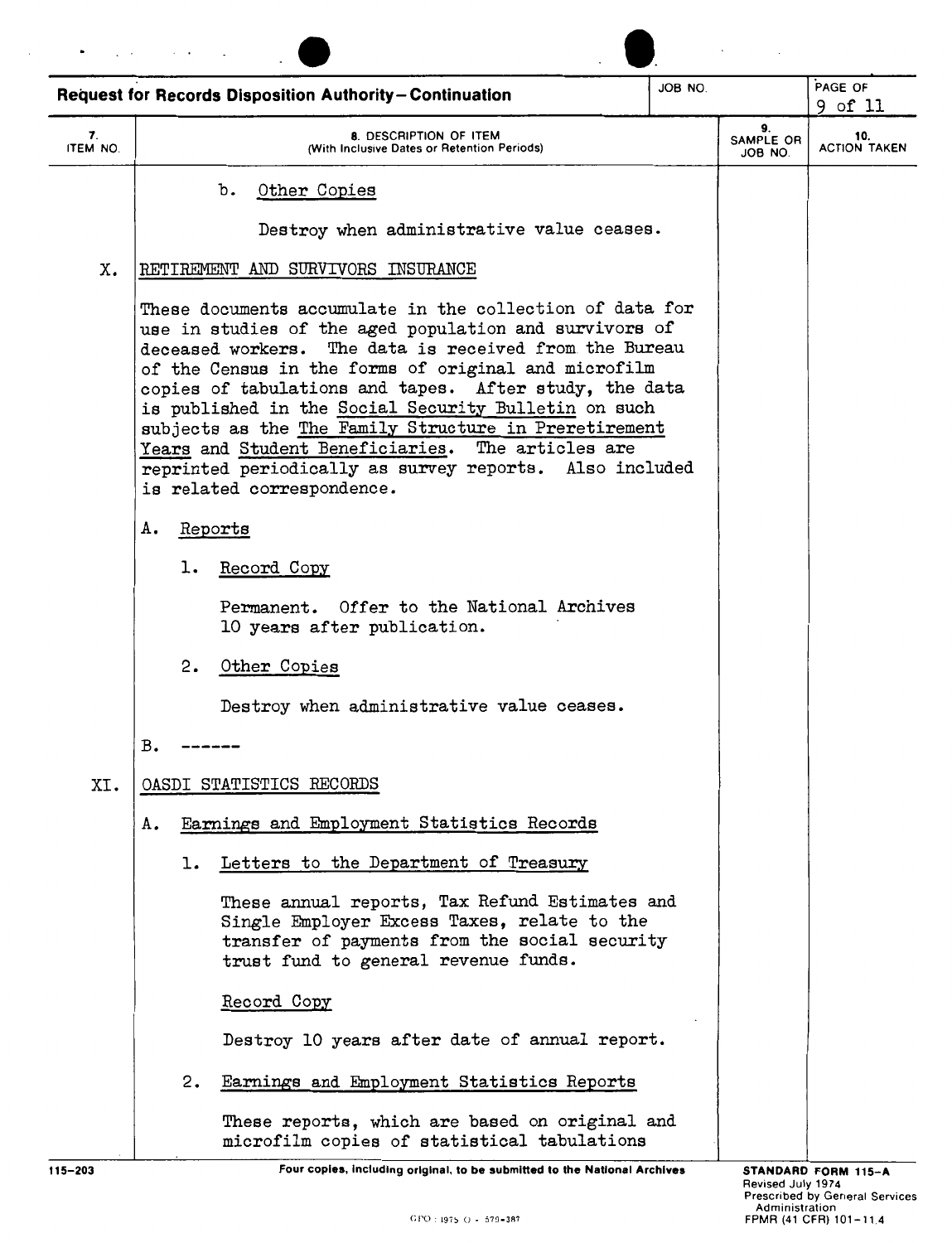|                |                |             | Request for Records Disposition Authority-Continuation                                                                                                                                                              | JOB NO. |                            | PAGE OF<br>10 of 11        |
|----------------|----------------|-------------|---------------------------------------------------------------------------------------------------------------------------------------------------------------------------------------------------------------------|---------|----------------------------|----------------------------|
| 7.<br>ITEM NO. |                |             | <b>8. DESCRIPTION OF ITEM</b><br>With Inclusive Dates or Retention Periods)                                                                                                                                         |         | 9.<br>SAMPLE OR<br>JOB NO. | 10.<br><b>ACTION TAKEN</b> |
|                |                |             | from OASDI statistics, include, but are not<br>limited to the following:                                                                                                                                            |         |                            |                            |
|                | а.             | issuance.   | Social Security Numbers Issued - This report,<br>issued annually, shows the number of SSN<br>issuances by age, race, sex, and State of                                                                              |         |                            |                            |
|                | b.             | SIC Manual. | Industrial Classification Handbook - This<br>handbook contains aids to using the SIC<br>Manual and guides for handling employer<br>classification problems not covered in the                                       |         |                            |                            |
|                | $\mathbf{c}$ . |             | Earnings Distribution in the U.S. - This<br>report, issued periodically, provides<br>employment and earnings information for<br>metropolitan and nonmetropolitan workers<br>in covered employment.                  |         |                            |                            |
|                | d.             |             | County Business Patterns - This report,<br>published jointly by SSA and the Bureau of<br>the Census, contains data on workers and<br>payrolls by county and industry for the<br>private nonfarm sector of industry. |         |                            |                            |
|                | (1)            |             |                                                                                                                                                                                                                     |         |                            |                            |
|                | (2)            |             |                                                                                                                                                                                                                     |         |                            |                            |
|                | (3)            | Reports     |                                                                                                                                                                                                                     |         |                            |                            |
|                |                |             | (a) Record Copy                                                                                                                                                                                                     |         |                            |                            |
|                |                |             | Permanent. Offer to the National<br>Archives 10 years after date of<br>report.                                                                                                                                      |         |                            |                            |
|                |                | (b)         | Other Copies                                                                                                                                                                                                        |         |                            |                            |
|                |                |             | Destroy when administrative value<br>ceases.                                                                                                                                                                        |         |                            |                            |
| в.             |                |             | Claims Benefit Statistics Records                                                                                                                                                                                   |         |                            |                            |
|                |                |             | These documents accumulate in preparing for publica-<br>tion statistics on OASDI benefits and beneficiaries.<br>The publications include the Monthly Benefit Statistics                                             |         |                            |                            |